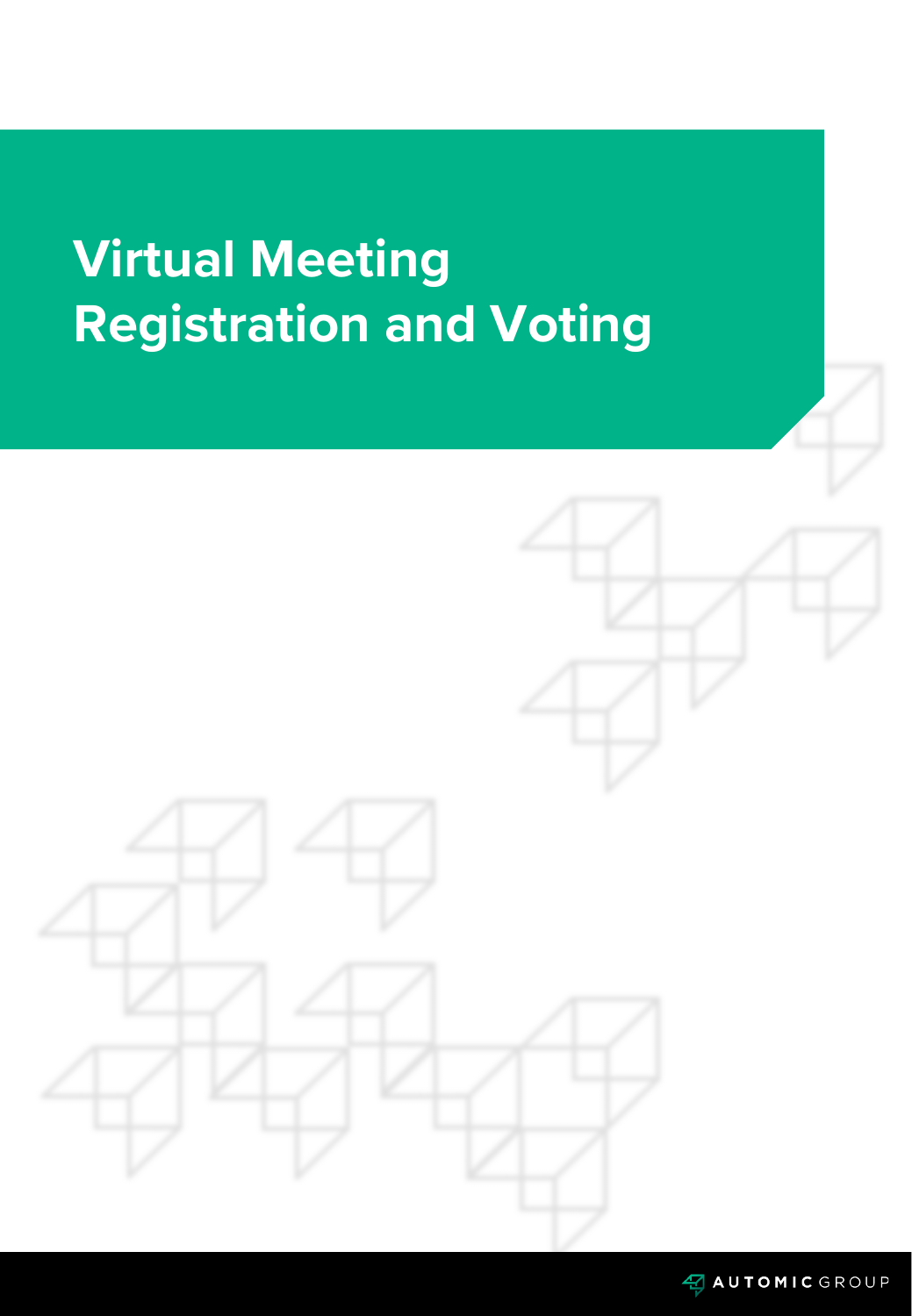## **REGISTRATION**

- Go to: [https://investor.automic.com.au/#/home.](https://investor.automic.com.au/#/home)
- Log in using your existing username and password or click on "register" and follow the on-screen prompts to create your login credentials.



• Once logged in you will see from the banner at the bottom of your screen that the meeting is open for registration. Click on "register".

|              | Your Portfolio                                                                | show zero bolances                                                                                          | $\alpha$<br>Company / ASX code                               |
|--------------|-------------------------------------------------------------------------------|-------------------------------------------------------------------------------------------------------------|--------------------------------------------------------------|
|              | Security Notice We advise you to turn on MFA security to protect your account |                                                                                                             | monoge MFA<br>Con't show again@                              |
|              | I'''''004369 MRS JAMIE HOBBS                                                  |                                                                                                             | P Documents & Stotements                                     |
| ABCU.<br>ABC | Sample Corporation LTD<br>ORDINARY FULLY PAID SHARES                          | 10,000,000                                                                                                  | reinvestment plans<br>pouments<br>my details<br>transactions |
|              |                                                                               |                                                                                                             |                                                              |
|              |                                                                               |                                                                                                             |                                                              |
|              |                                                                               |                                                                                                             |                                                              |
|              |                                                                               |                                                                                                             |                                                              |
|              |                                                                               |                                                                                                             |                                                              |
|              |                                                                               |                                                                                                             |                                                              |
|              |                                                                               |                                                                                                             |                                                              |
|              |                                                                               |                                                                                                             |                                                              |
|              |                                                                               |                                                                                                             | $C^2$                                                        |
|              |                                                                               | You have Virtual Meetings taking place today<br>自<br>To register for these click 'register'<br>Q1300 288 66 | Register<br>Rights Reserved.                                 |

Click on "register" to register your attendance for the meeting.



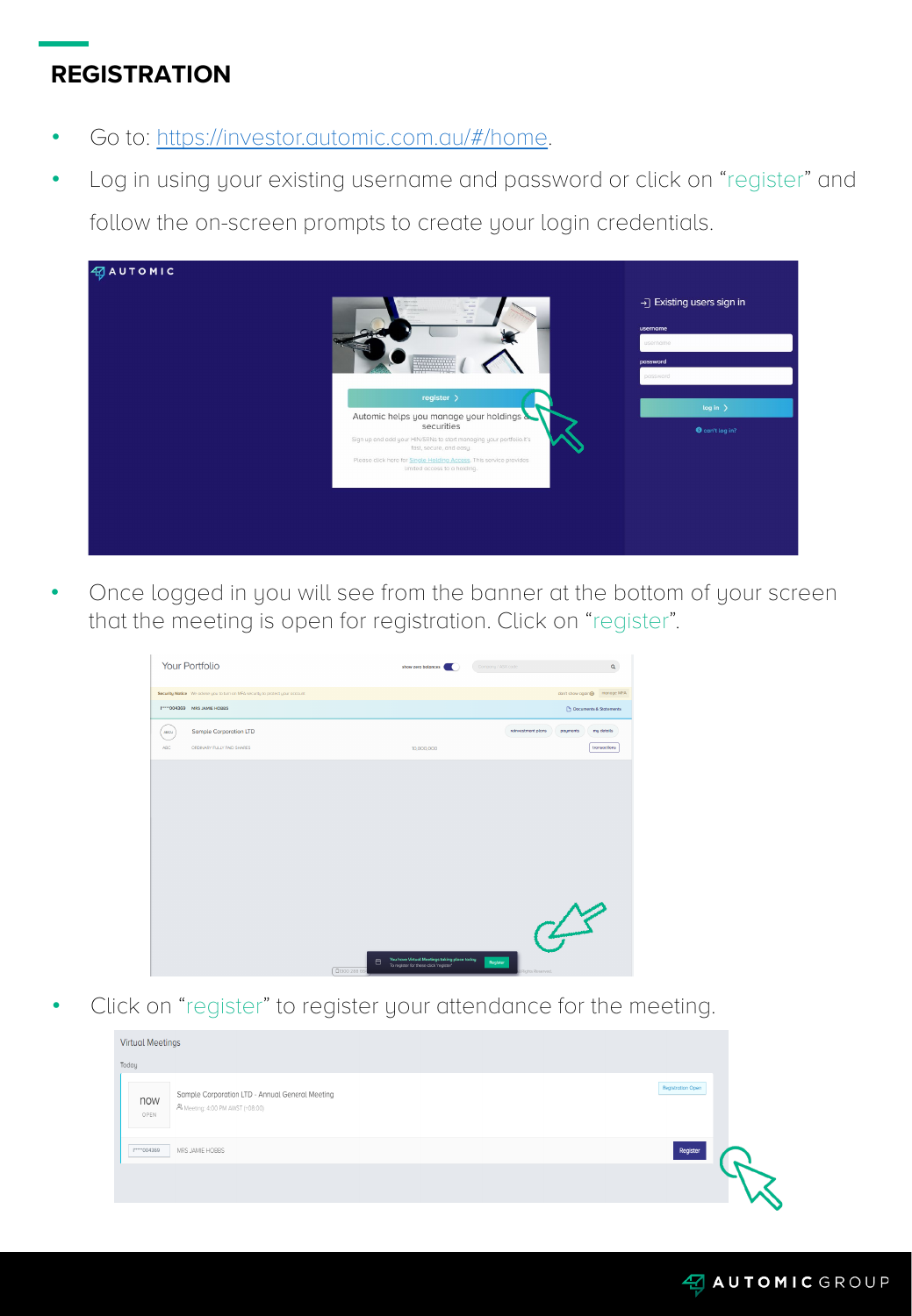#### **REGISTRATION**

Select "yes, I would like to vote" and then click "next".



- You will be placed on a holding page until voting opens for the meeting. From here you can access the meeting video/audio by selecting the meeting URL.
- Once the Chair of the Meeting declares voting open, you should select "refresh".



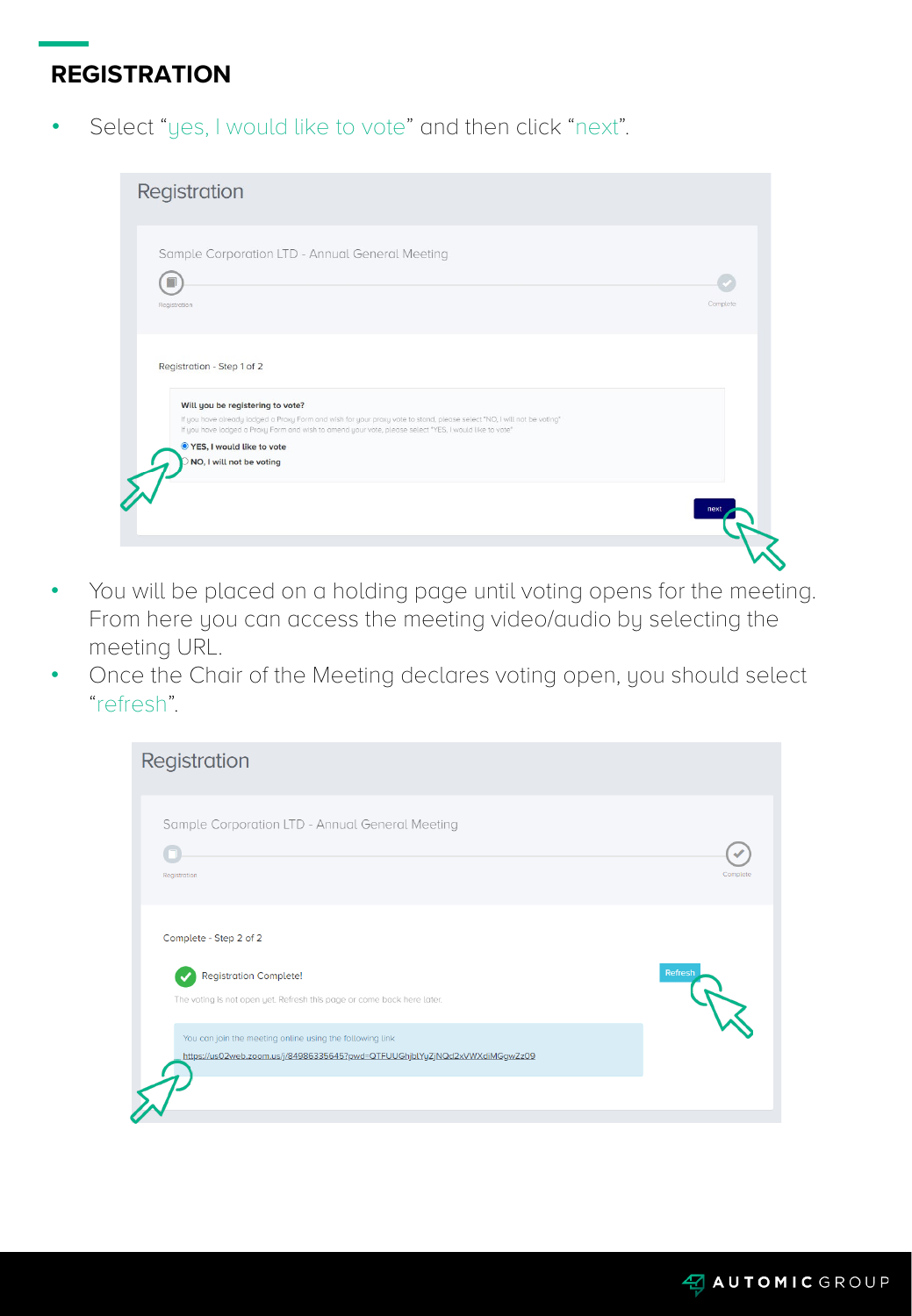# **VOTING**

- The next screen will display the resolutions to be put to the meeting.
- The Chair of the meeting will provide instructions on when to mark your vote.
- You record your vote by selecting either "for", "against" or "abstain" next to the appropriate resolution.
- Once voting has been declared closed you must select "next" to submit your vote.

| Voting                                                  |                                                                                                                                        |        |                           |  |  |  |
|---------------------------------------------------------|----------------------------------------------------------------------------------------------------------------------------------------|--------|---------------------------|--|--|--|
| Registration                                            | Sample Corporation LTD - Annual General Meeting<br>$_{\odot}$<br>Poll                                                                  | Review | Complete                  |  |  |  |
| Poll - Step 2 of 4                                      | You can join the meeting online using the following link<br>https://us02web.zoom.us/j/84986335645?pwd=QTFUUGhjblYyZjNQd2xVWXdiMGgwZz09 |        |                           |  |  |  |
| <b>Resolutions</b><br><b>Remuneration Report</b><br>-11 | You must vote on all resolutions, except for those marked as withdrawn.<br>for<br>against<br>abstain                                   |        |                           |  |  |  |
| $\overline{\mathbf{2}}$                                 | Re-Election of Mr Robert Smith as Director                                                                                             |        | for<br>against<br>abstain |  |  |  |
|                                                         |                                                                                                                                        |        | prev<br>next              |  |  |  |

- On the next screen, check your vote is correct and select the box next to "declaration" – you cannot confirm your vote unless you select this box.
- Select "confirm" to confirm your vote you CANNOT amend your vote after pressing the "confirm" button.

| Please review and confirm. | Confirmation                                                                                                                                                                                                                                                                                                                                                   |     |          |         |  |  |
|----------------------------|----------------------------------------------------------------------------------------------------------------------------------------------------------------------------------------------------------------------------------------------------------------------------------------------------------------------------------------------------------------|-----|----------|---------|--|--|
| Remuneration Report        |                                                                                                                                                                                                                                                                                                                                                                | for | gaginst  | abstain |  |  |
|                            | Re-Election of Mr Robert Smith as Director                                                                                                                                                                                                                                                                                                                     | tor | against. | abstain |  |  |
|                            | PLEASE NOTE: You will not be able to change your votes after pressing the confirm button.                                                                                                                                                                                                                                                                      |     |          |         |  |  |
|                            | By pressing confirm you agree that this online voting form has been signed, authorised and submitted by you, in<br>your capacity as a registered holder (or legally authorised representative) of the Company, in accordance with<br>the requirements under the Company's Constitution, the Corporations Act 2001 (Cth) and Automic's terms and<br>conditions. |     |          |         |  |  |